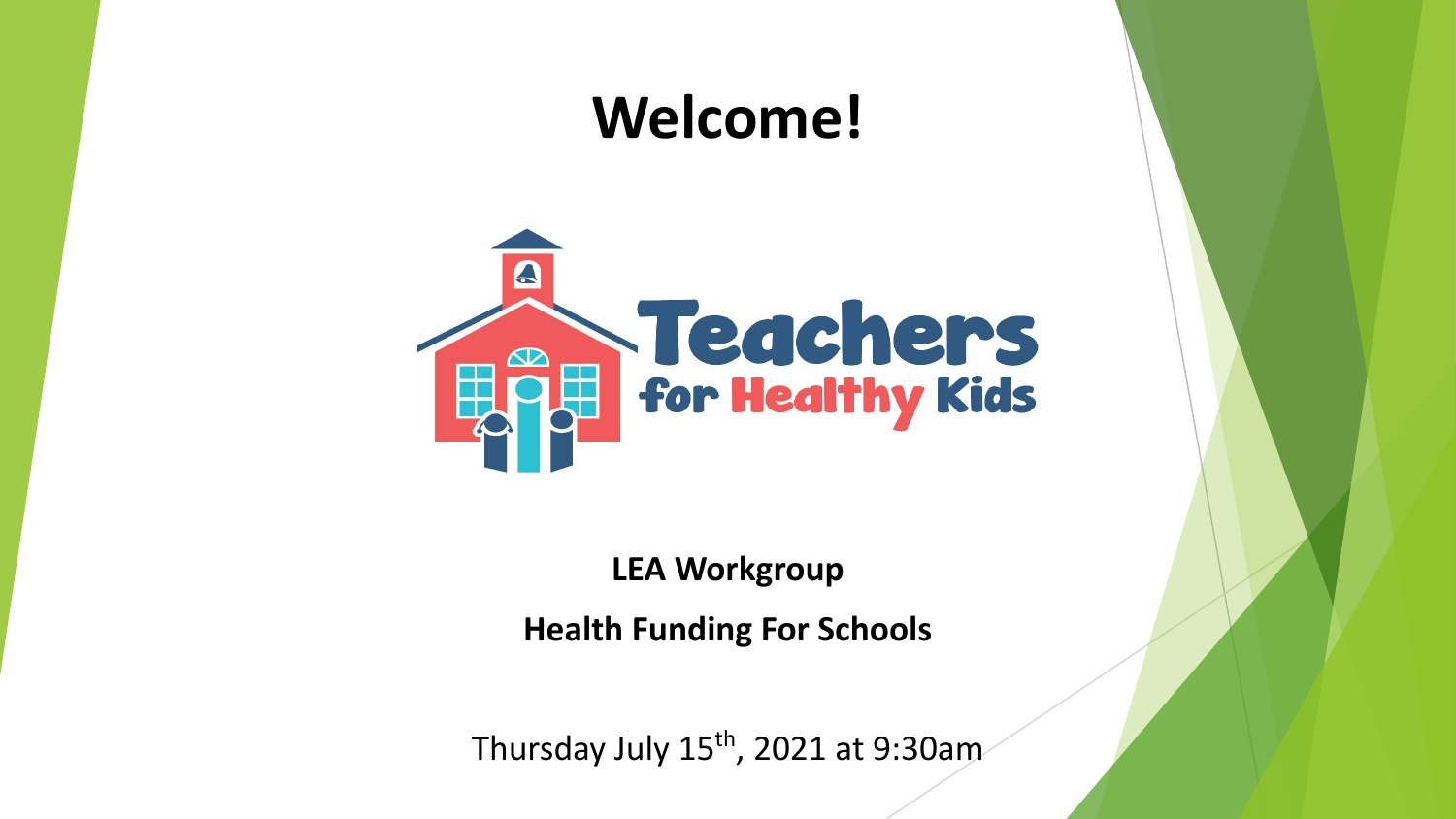## **LEA Workgroup Agenda**

- ► **Community Schools**
- ► **Overview of Expansion of the Health Workforce in Schools**
- ► **LEA Grants for Implementing the New SPA**
- ► **Managed Care in Schools**
- ► **The New Budget How It Impacts LEAs**
- ► **Hearing Aids for Kids**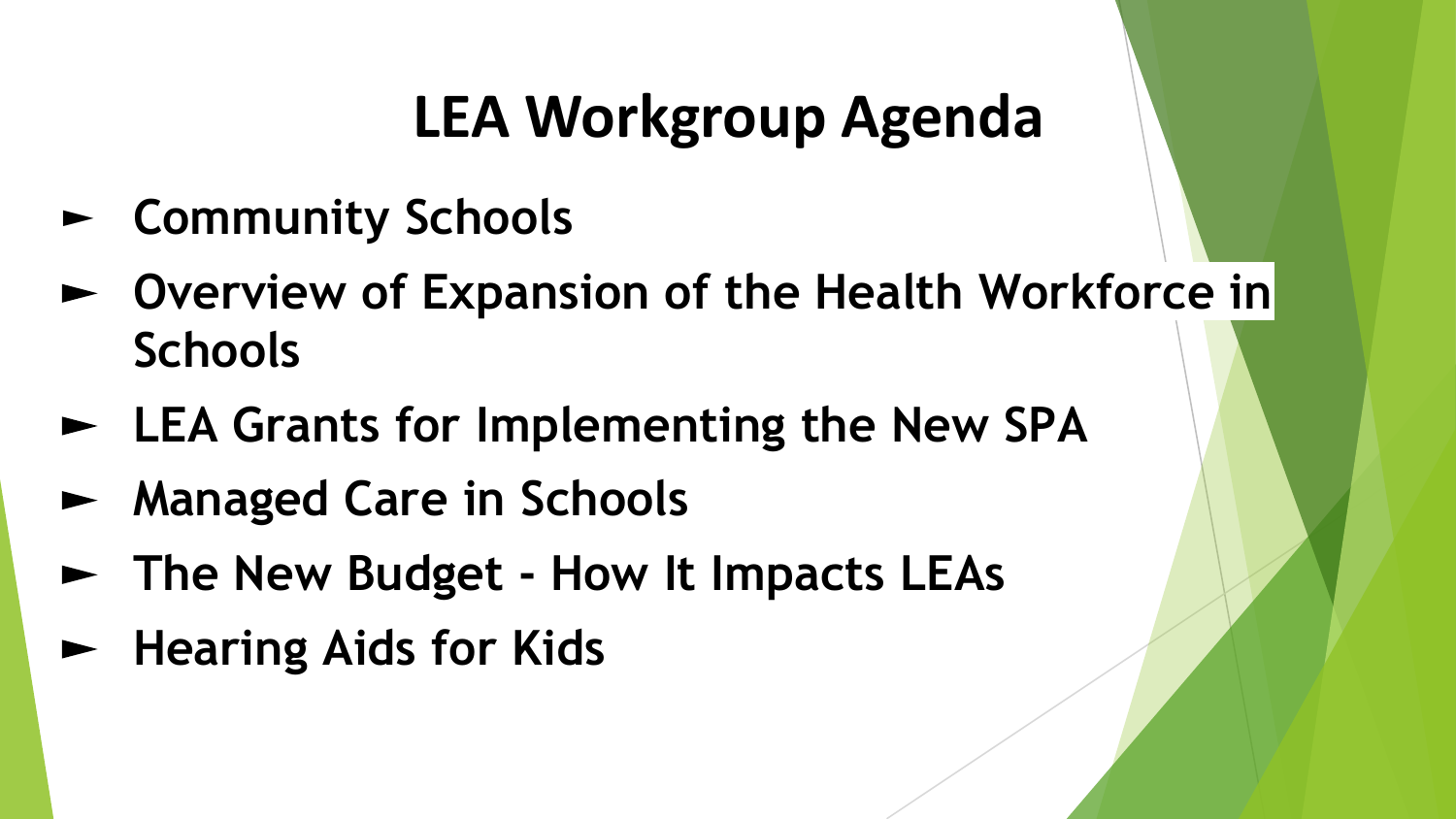

**United Ways of California** 



children's defense fund california

# Community Schools: Reimagining a Proven Program

**July 15, 2021**

**Jose Vargas, United Ways of California, Janis Connallon, CDF-California**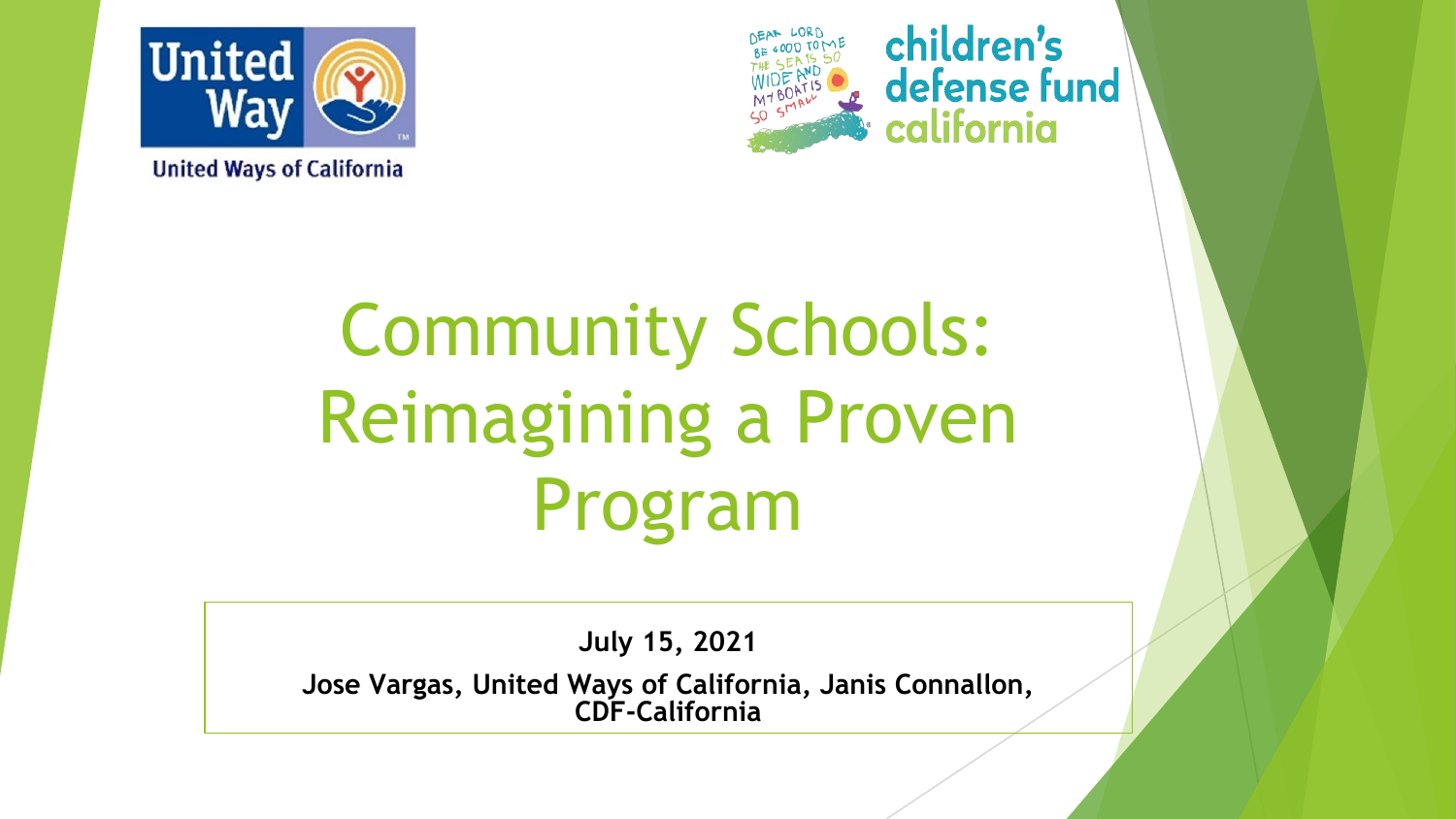#### Community Schools Budget Language: AB 1117

Allows school districts (LEA's) to apply

Design programs using community health workers, or other culturally competent partners in partnership with schools to address trauma, toxic stress for students, post-Covid, by supporting the whole family

Grants will be evaluated based on their ability to coordinate services across agencies/organizations/disciplines, address racial disparities, deliver trauma-informed mental health care to students , and increase service access to the whole family.

Long-term sustainability is possible now – Senate flipped, Governor's Budget looks promising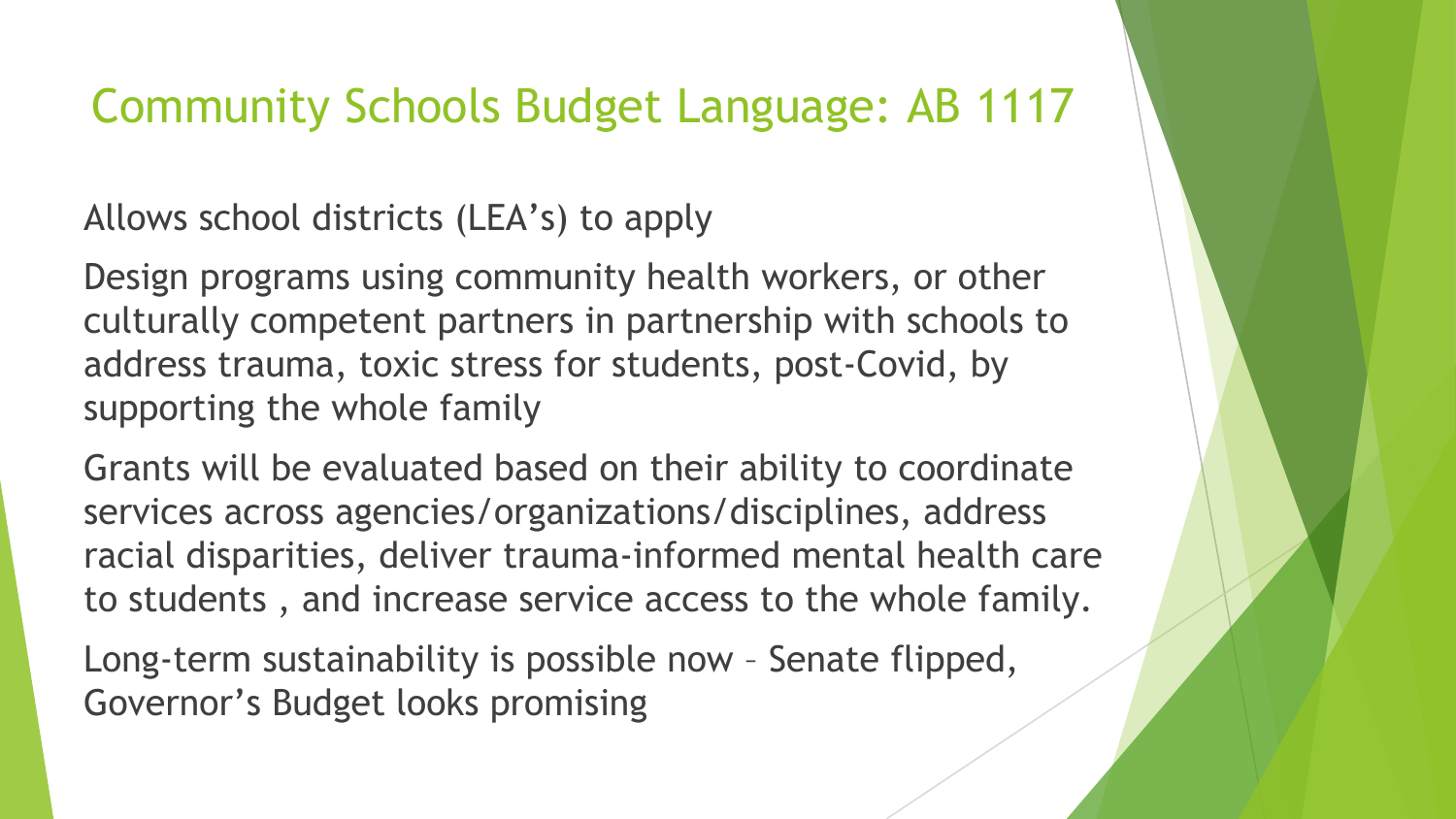California's



Healthy Start

- ► Established in 1991: Healthy Start Support Services for Children Act to improve student learning and support families through holistic means.
- ► The California Department of Education administered Healthy Start grants to LEAs to establish service collaboratives.
- ► Statewide evaluations showed:
	- $\blacktriangleright$  improvements in academics,
	- ► reducing unmet basic needs (food, clothing, transportation),
	- $\blacktriangleright$  medical and dental needs,
	- ► decreasing family violence
	- ► improving emotional well-being.
- ► ROI ranged from \$4 for every \$1 invested and up to \$16 per \$1.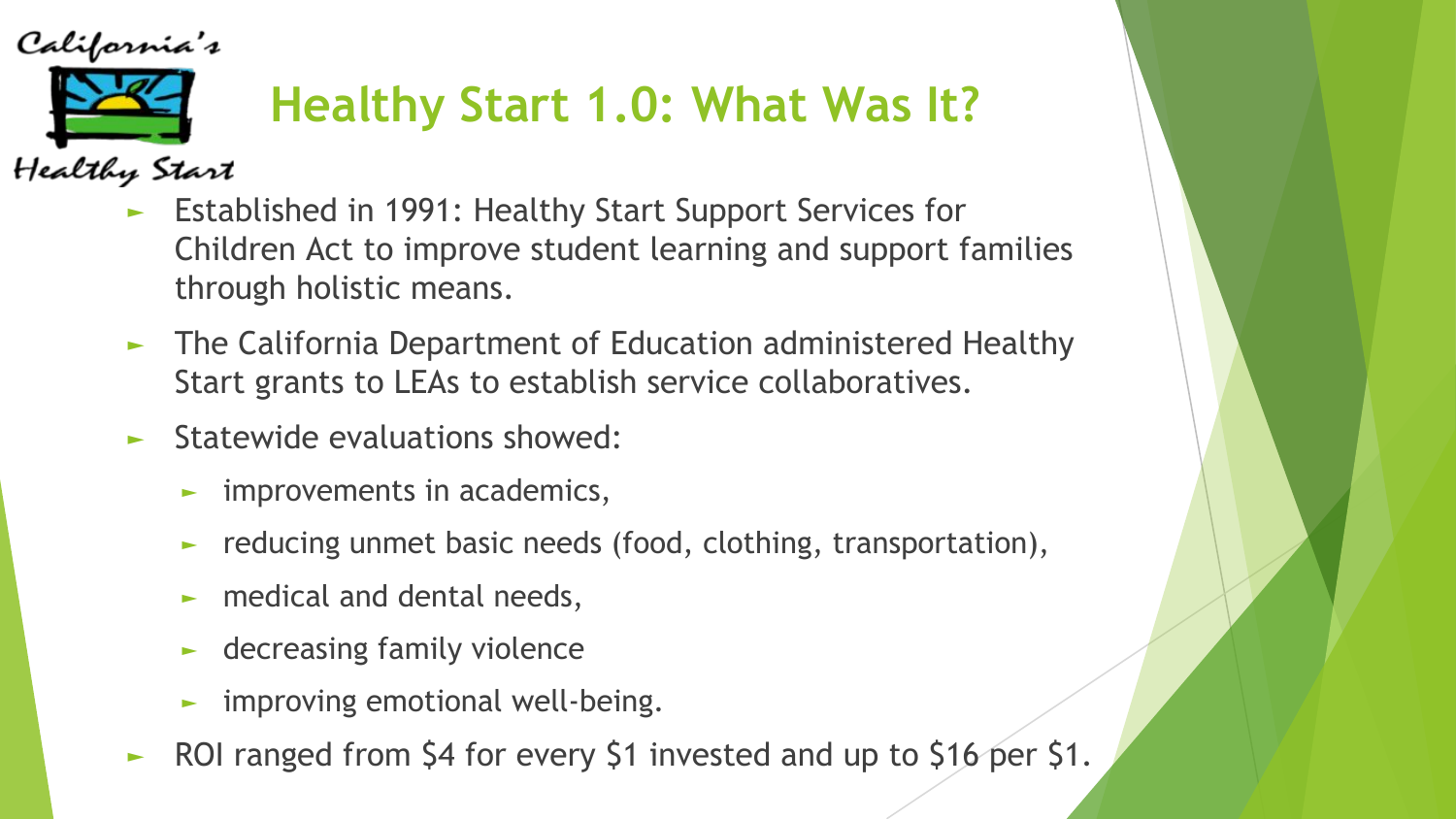### Healthy Start/Community Schools Post-Covid: Updating the Good from 1.0

- ► **Coordinated Framework**: Community hub model for all education, health, and social services children and families need to thrive.
- ► **Target High-Need Communities**: Schools serving a large proportion of disenfranchised students, due to poverty, systemic discrimination/inequities, isolation, immigration status, other persistent disadvantages.
- ► **Data-Drive**n: Research strongly supports this model and brain science clearly states what we have intuitively known – preventative, holistic, responsive services allow kids to lead healthier, happier lives.
- ► **Technical Assistance**: State and regional support to grantees, including how to employ best practices, implement financing innovations, and to evaluate multi-indicator, whole child outcomes.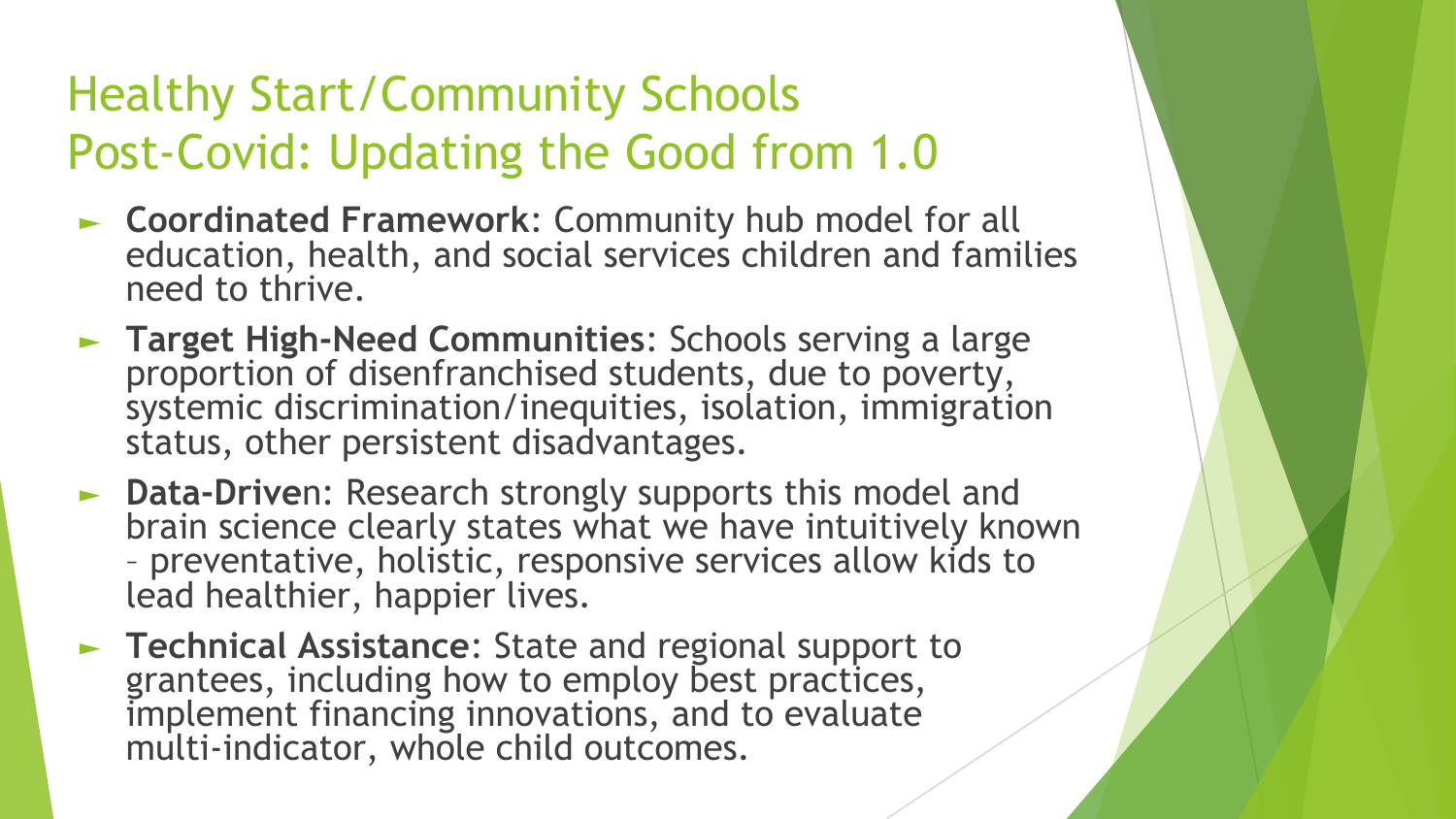#### New approaches

- ► **Family/community engagement model**: we know how to engage communities in a more robust manner, supporting lived experience
- ► **Social emotional learning**: Even more data to support this approach and train providers
- ► **Cultural and linguistic competency**: Invest in appropriate supports to ensure inclusion
- ► **ACEs screenings**: Create network of where to screen to
- ► **Trauma Informed care:** Systems transformation and teaching models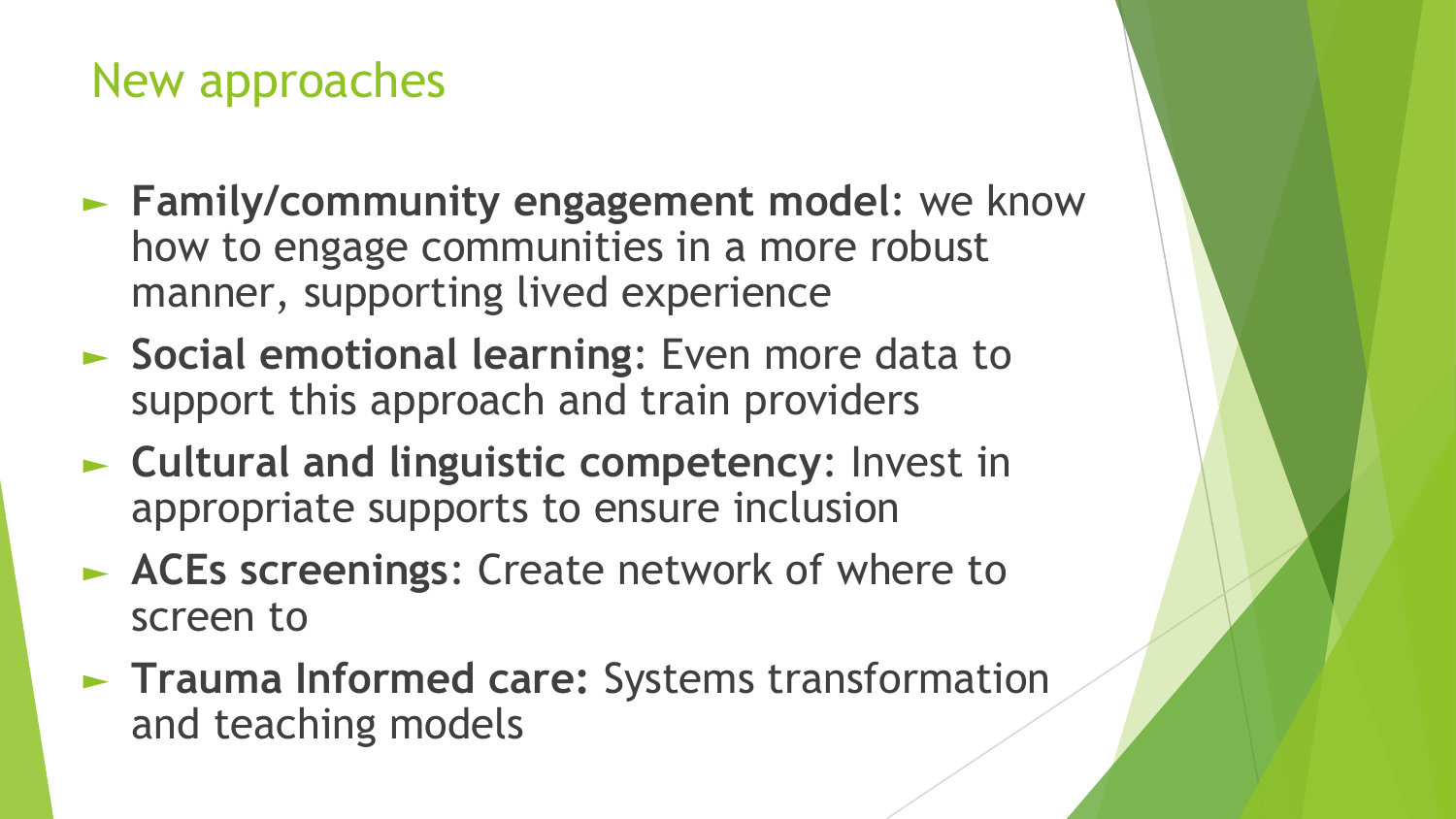### Family/Community Engagement

- It is imperative that we invest in what families and communities' value and that the voice of lived experience is not just identified, but heeded through policy change and systems reform.
- ► "Backbone" local-level, interagency coordinating councils, hire community leaders, set priorities
- ► Communities will begin by developing a plan to prevent, screen and treat ACEs, trauma and toxic stress, other family support services to that end will be included
- ► Programs must build on existing models, Lindsay Unified, RYSE and CDF-CA Freedom Schools-parent participation meetings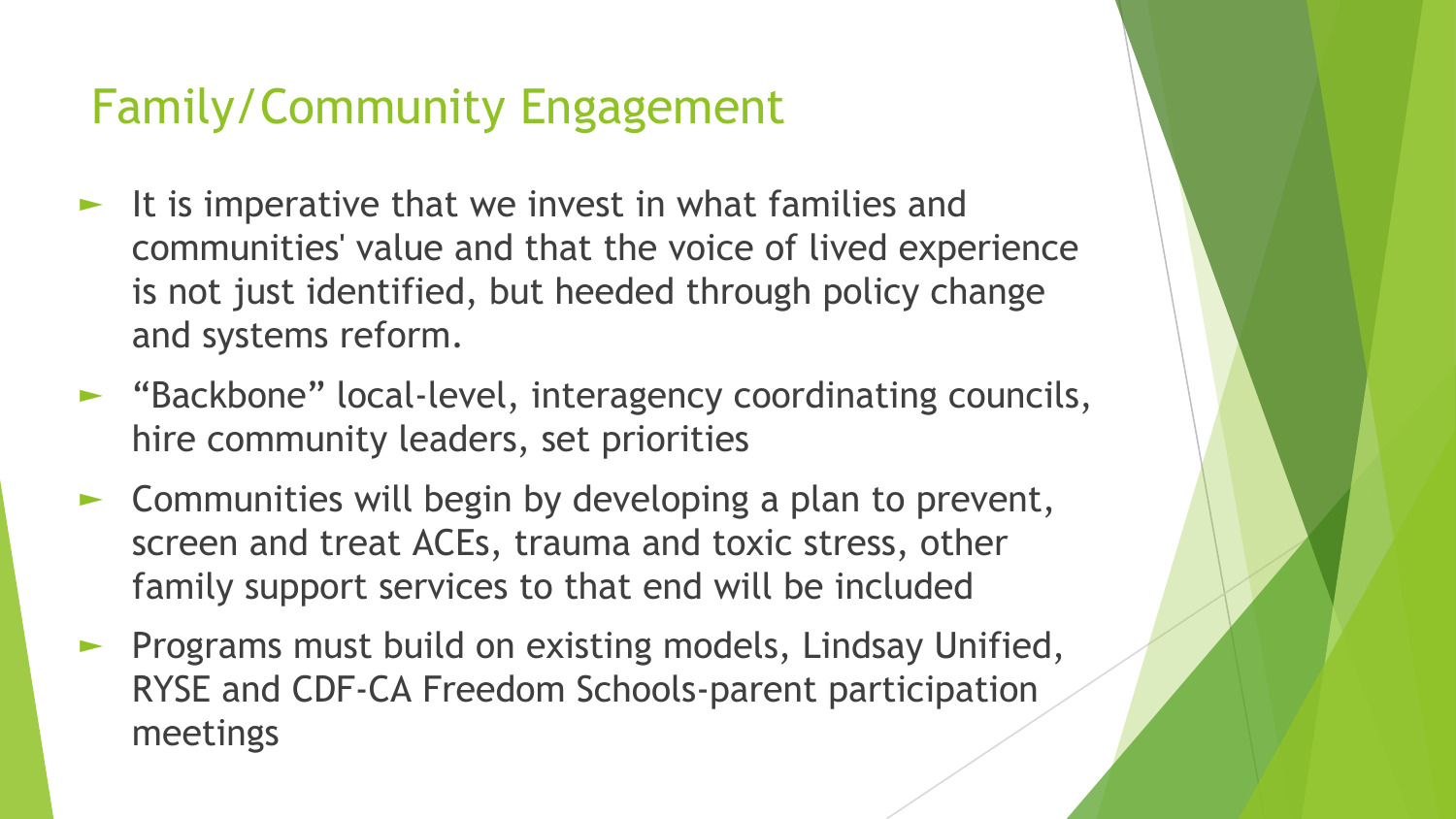#### Healthy Start Advocacy Partners



**MARCH OF DIMES**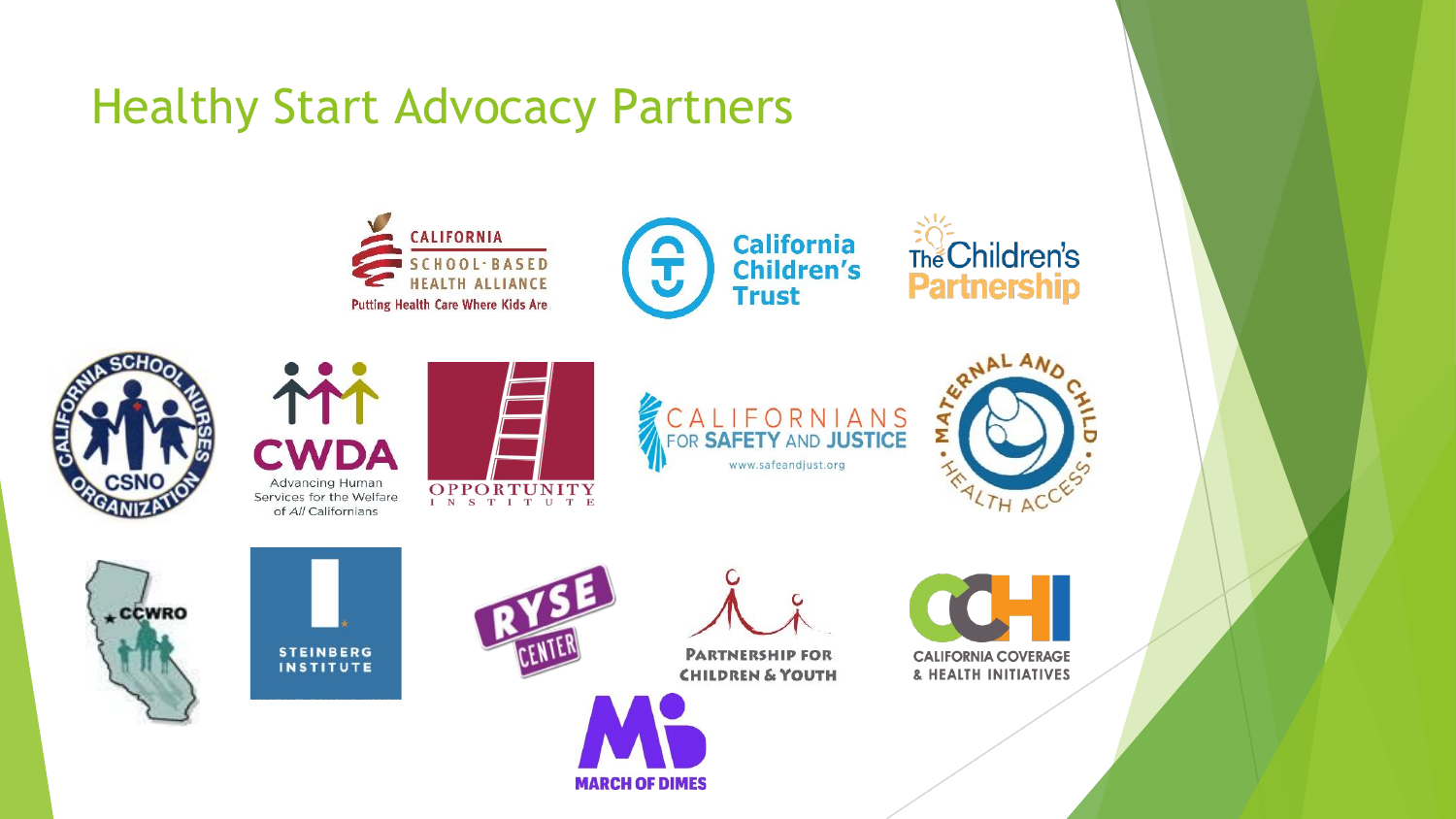## **Overview of Expansion of the Health Workforce In Schools**

### **New Ecosystem**

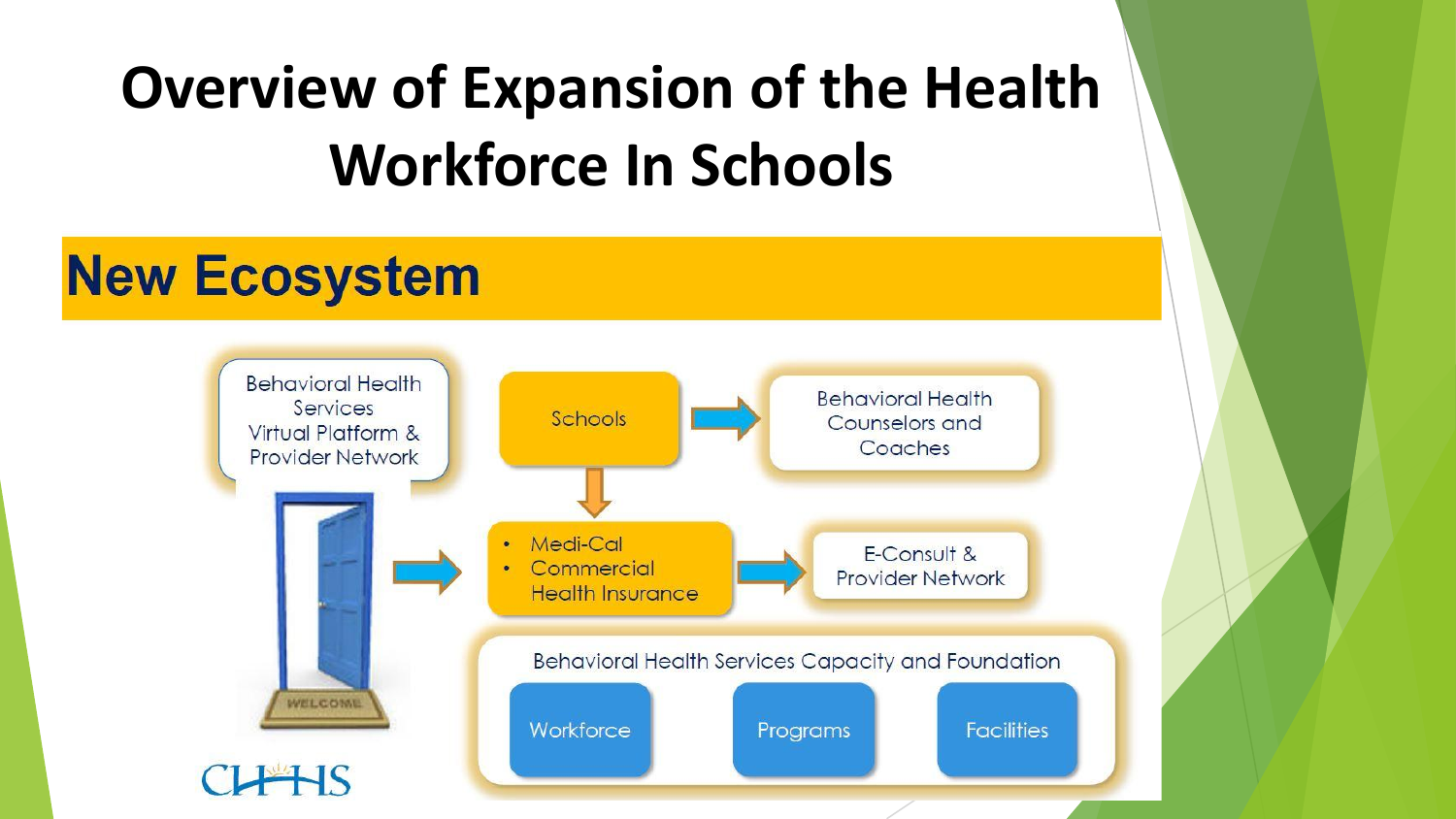## **LEA Grants for Implementing the New SPA and Mental Health Funding**

- \$2 million to DHCS to retain a consultant to work with LEAs to implement the SPA
- \$5 million to CDE for grants to up to 25 LEAs at \$100k each to do pilots on expansions
- \$1.5 million for CDE to choose a lead LEA to provide technical assistance for school health
- \$700,000 to implement an Office of School health at CDE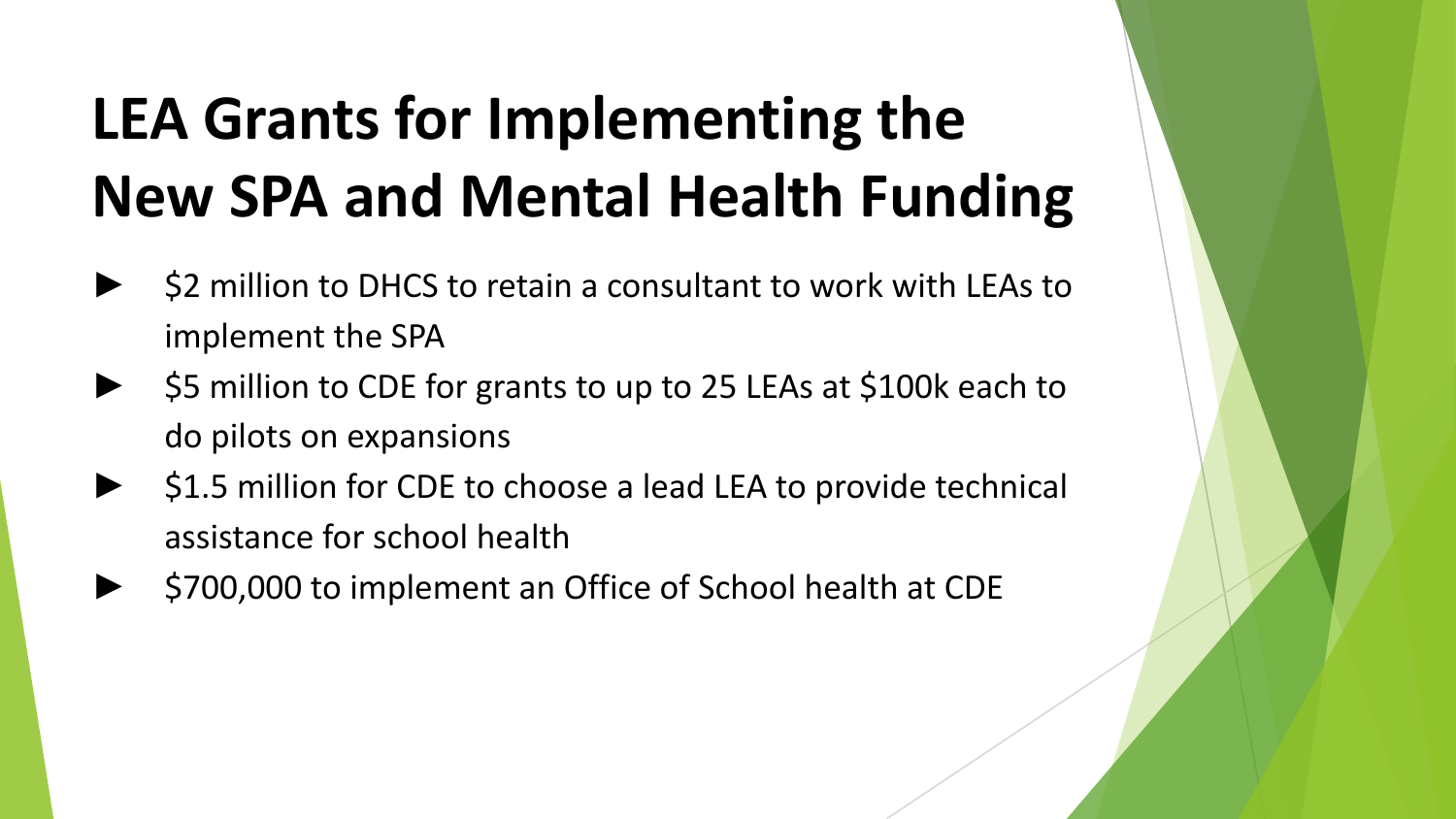## **Managed Care Organizations to contract with LEAs to provide school linked or on site mental health services**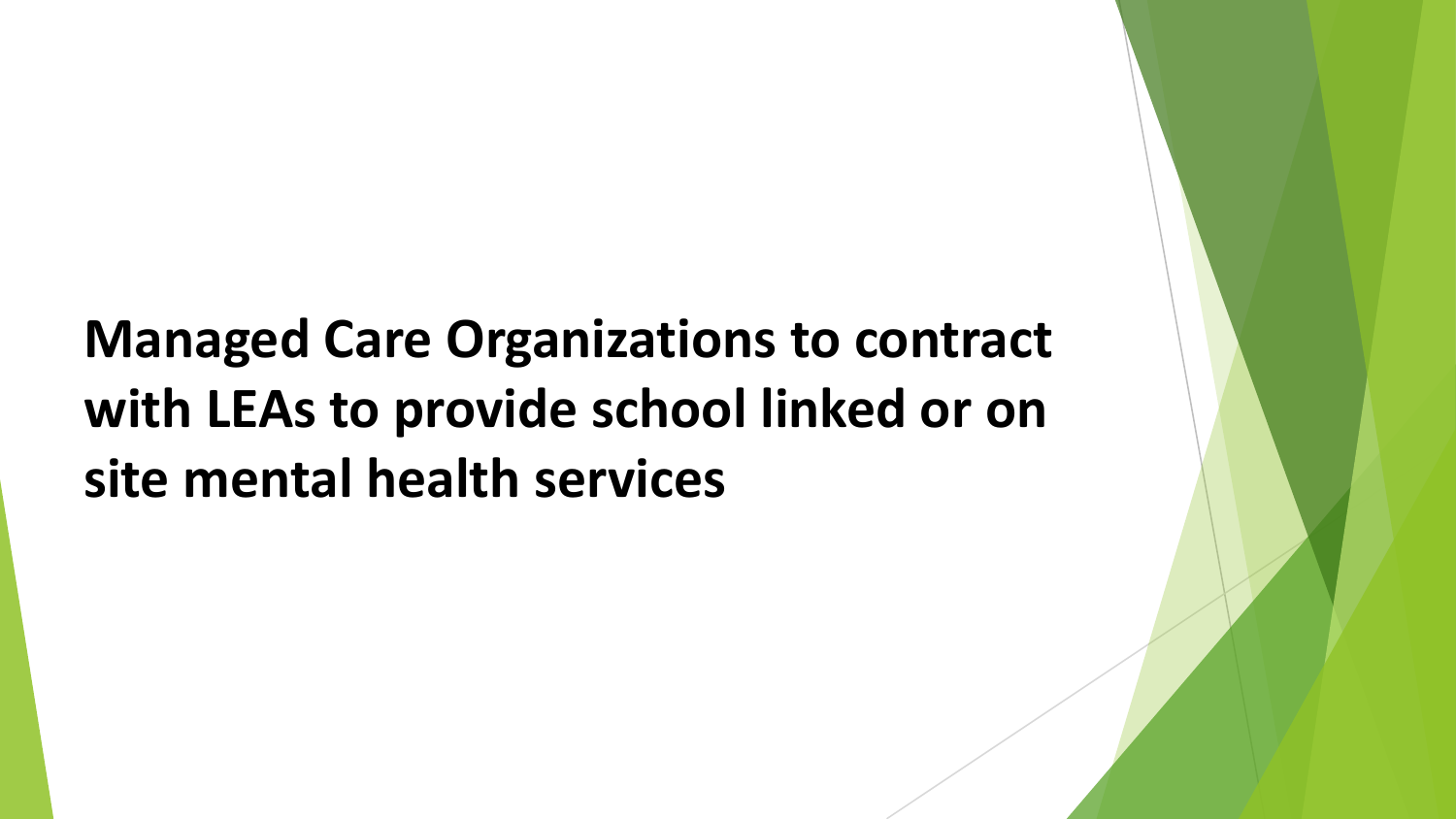## **The New Budget - How It Impacts LEAs**

Discussion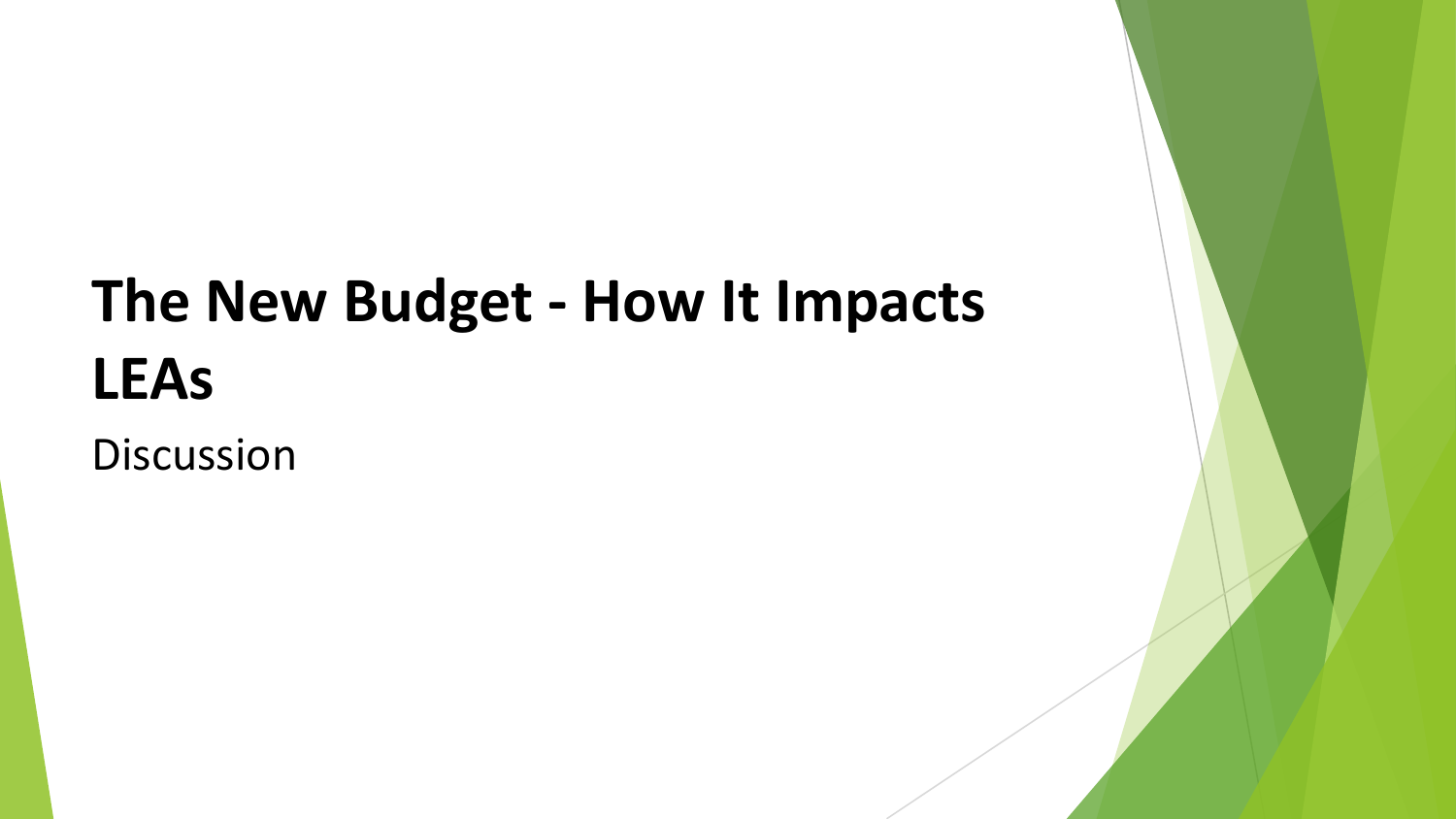#### HEARING AID COVERAGE | HACCP

For information on HACCP, call 1-833-956-2878



#### Does your child need a hearing aid?

The Department of Health Care Services (DHCS) will introduce a new California state-only benefit for non-Medi-Cal children, ages 0-17 with a household income up to 600 percent of the federal poverty level, effective July 1, 2021. This benefit will be available to children with no health insurance or insufficient health insurance coverage for hearing aids and related services. Referral or valid hearing aid prescription from an audiologist, otolaryngologist, or physician will be required.

#### **Benefits include:**

- Hearing aid(s) and hearing aid replacement
- Hearing aid supplies/accessories
- Hearing aid-related audiology services
- Other related post-evaluation services

Submit your application to:

Hearing Aid Coverage for Children Program PO Box 138000 Sacramento, CA 95813

or fax to: 833-774-2227

#### QUESTIONS?

Please contact the Hearing Aid Coverage for Children Program (HACCP) at 1-833-956-2878, Monday through Friday, 8:00 a.m. to 7:00 p.m., and Saturday 8:00 a.m. to 12:00 p.m.



## **Hearing Aids for Kids**